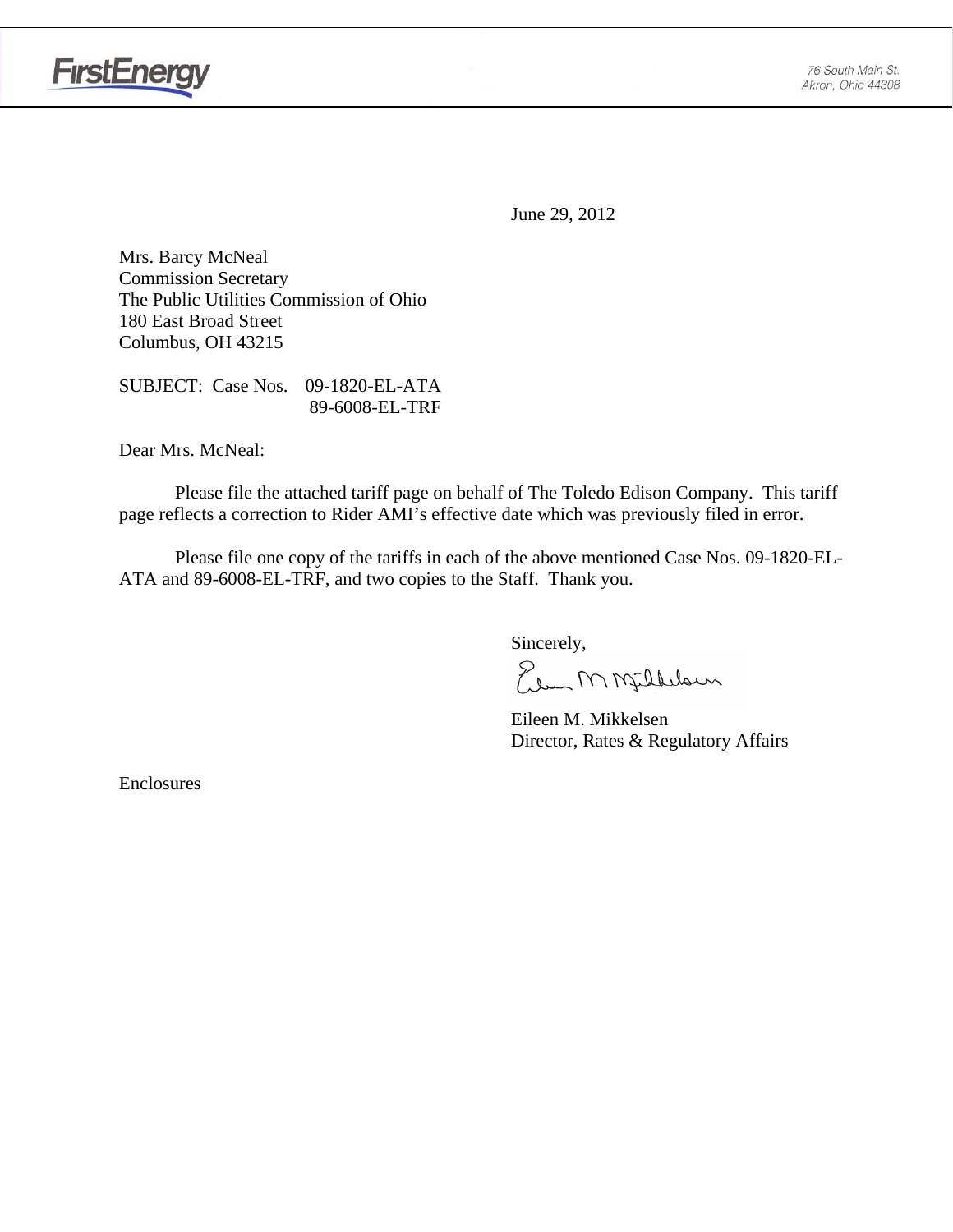#### **RIDER AMI Advanced Metering Infrastructure / Modern Grid Rider**

### **APPLICABILITY:**

Applicable to any customer who receives electric service under the Company's rate schedules, with the exception of General Service - Transmission (Rate "GT"). This Advanced Metering Infrastructure / Modern Grid Rider charge is a fixed monthly charge and will be effective for service rendered beginning July 1, 2012. This Rider is not avoidable for customers during the period the customer takes electric generation service from a certified supplier.

#### **CHARGE \*:**

| <b>RS</b>               | \$0.105 |
|-------------------------|---------|
| <b>GS</b>               | \$0.541 |
| <b>GP</b>               | \$7.993 |
| GSU                     | \$8.226 |
| STL (per lighting unit) | \$0.023 |
| <b>TRF</b>              | \$0.095 |
| <b>POL</b>              | \$0.137 |

\* The charges listed above, except those for rate schedule STL, will be applied per customer, per month. Any customer who receives electric service under rate schedule STL will have the above charge applied per lighting unit, per month.

## **RIDER UPDATES:**

The charges contained in this Rider shall be updated and reconciled on a quarterly basis. No later than December 1st, March 1st, June 1st and September 1st of each year, the Company shall file with the PUCO a request for approval of the Rider charges which, unless otherwise ordered by the PUCO, shall become effective on a service rendered basis on January 1st, April 1st, July 1st and October 1st of each year.